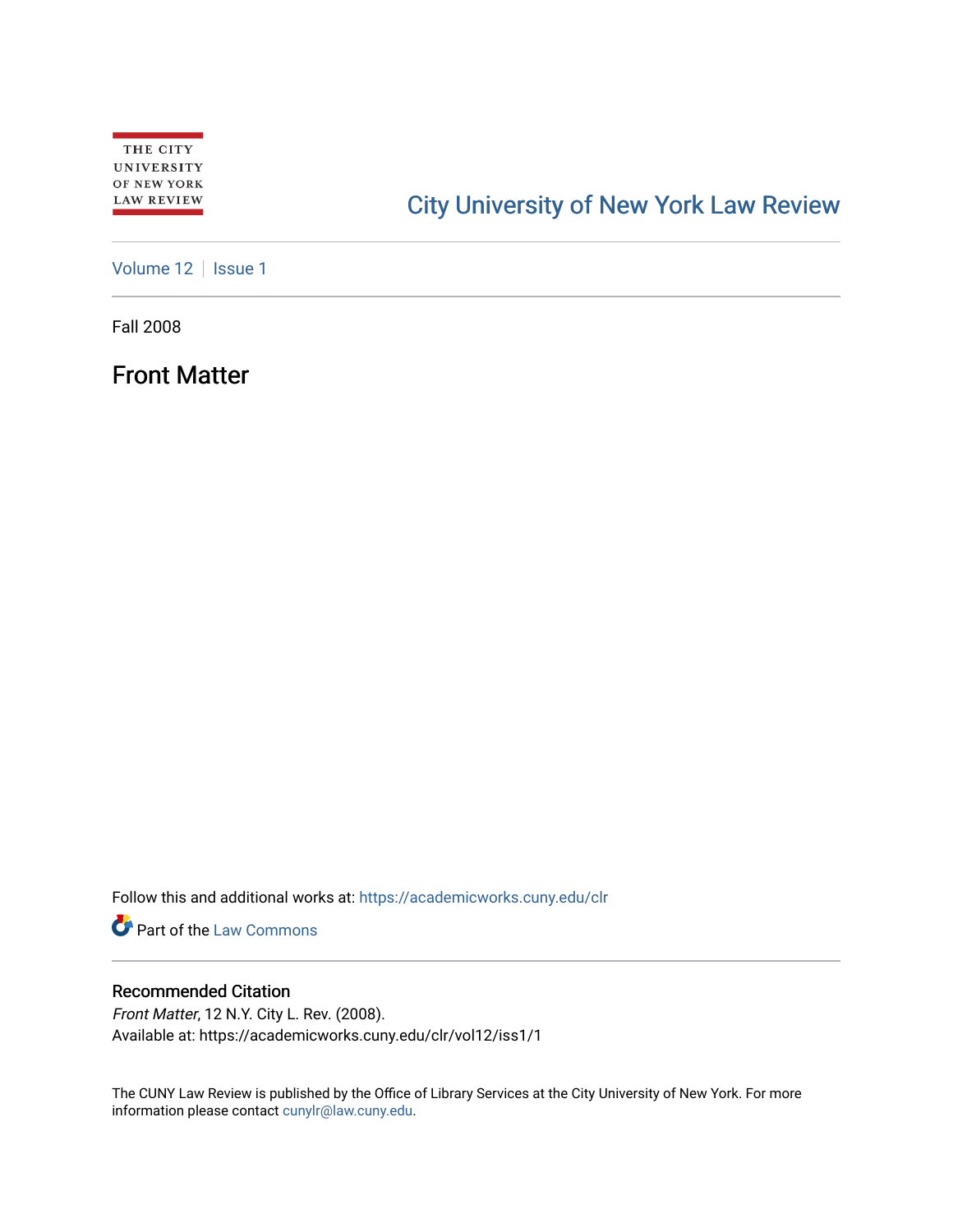# **NEW YORK CITY LAW REVIEW**

Edited by the Students of the City University of New York School of Law

A Journal of Law in the Service of Human Needs

City University of New York School of Law 65-21 Main Street Flushing, New York 11367-1358

Volume Twelve Fall 2008 Number One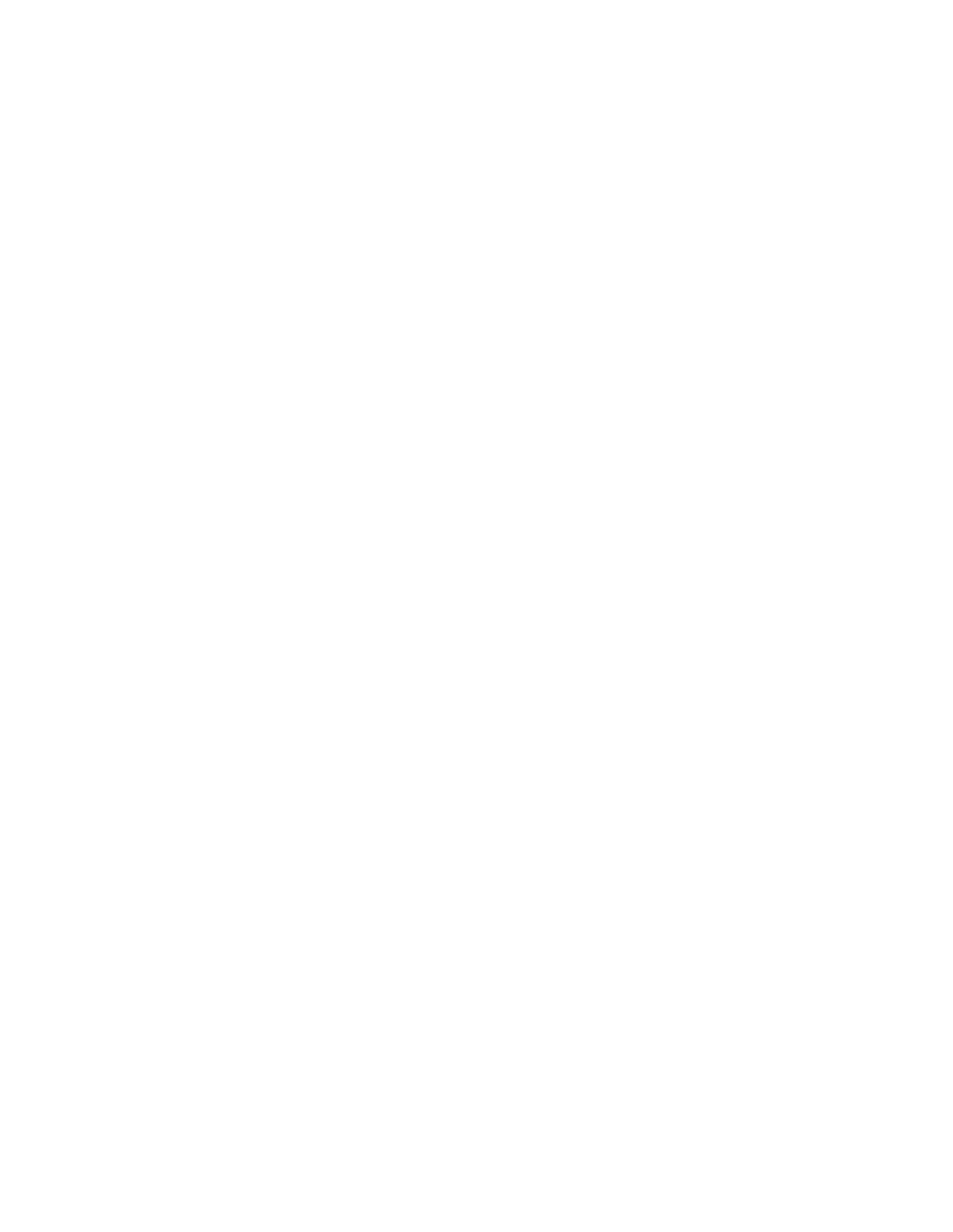# **NEW YORK CITY LAW REVIEW**

Edited by the Students of the City University of New York School of Law

A Journal of Law in the Service of Human Needs

#### **2008–2009 EDITORIAL BOARD**

ROBERT C. PENN, JR. *Editor-in-Chief*

> MAUREEN KATS *Managing Editor*

LINDSEY BLANK ANTHONY M. LISE Executive Articles Editor Executive Articles Edit

LEE C. STETSON EXECUTIVE RIK NILSSON<br>Executive Articles Editor Executive Articles E

*Notes & Comments Editor Symposium Editor*

TING TING CHENG THOMAS MARIADASON Public Interest Practice Section Editor Public Interest Practice Section

*Executive Articles Editor Executive Articles Editor*

*Executive Articles Editor Executive Articles Editor*

SHELLEY GOLDFARB NYDIA SHAHJAHAN

*Public Interest Practice Section Editor Public Interest Practice Section Editor*

#### **Associate Articles Editors**

ALEXANDRA MCADAMS

ELIZABETH BOYLAN LARRY LEUNG<br>SEAN BURKE SHIRLEY LIN

DALE HUNTER DEXTERRIE RAMIREZ MARIA THUKRAL TANYA KESSLER MEGAN STUART KERRY TONER

#### **Staff Members**

BEENA AHMAD WENDY JENNINGS INSHA RAHMAN KARIN ALM JONATHAN JEREMIAS YVETTE ROSARIO **IRENE KALAVROUZIOTIS DEBORAH RUBIN<br>LARRY LEUNG TRACY SABBAH** SEAN BURKE SHIRLEY LIN ALEXANDRA SCHOLL JOHAN BYSSAINTHE LAURA MATTHEWS GISELLE SCHUETZ MORGAN CASHWELL LISA MCCLURKIN MIKE SCIMONE FARAH DIAZ-TELLO KATHLEEN MEYERS RACHEL SEGER ELI FEDERMAN LAURA MOTT MAGGIE SPOSATO XACHARY GOLD LAURA NIXON<br>ALINA GRIGORYEVA BRADLEY PARKER JONATHAN HARRIS TALIA PELEG VIRGINIA WILBER BRONYN HEUBACH MATTHEW POLICASTRO HERA JAVED ERIN PRICE

ALINA GRIGORYEVA BRADLEY PARKER JENNIFER WALLNER **ILYA YUKHTMAN** 

#### **Faculty Advisors**

PROFESSOR SUSAN MARKUS PROFESSOR RUTHANN ROBSON

Volume Twelve **Fall 2008** Number One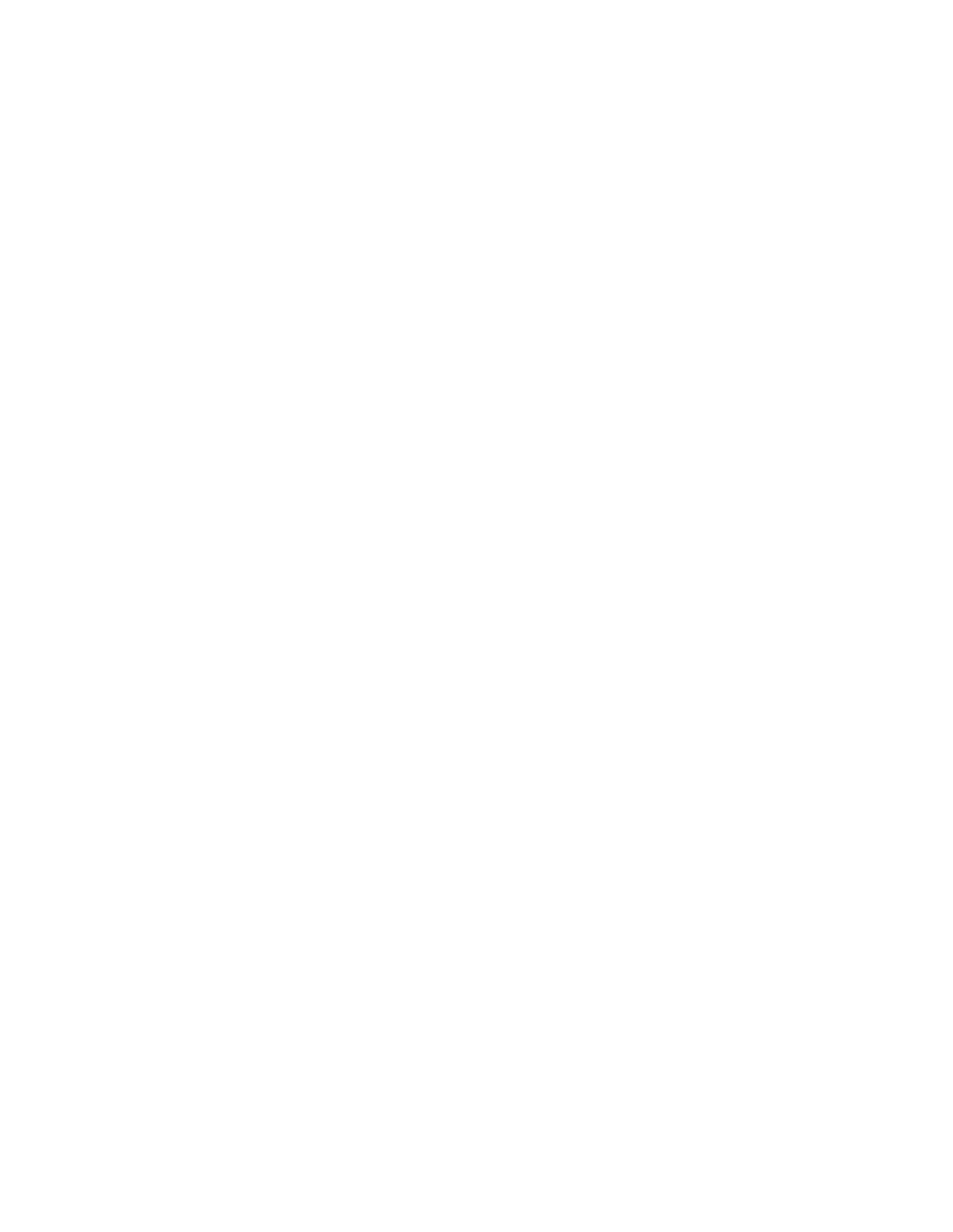# **NEW YORK CITY LAW REVIEW**

Edited by the Students of the City University of New York School of Law

A Journal of Law in the Service of Human Needs

÷,

## **CONTENTS**

### **Articles**

| Labor and Management Relationships in<br>the Twenty-First Century: The<br>Employee/Supervisor Dichotomy                                                                                       | Bashar H. Malkawi                                                                                 | 1   |
|-----------------------------------------------------------------------------------------------------------------------------------------------------------------------------------------------|---------------------------------------------------------------------------------------------------|-----|
| A Whale of a Tale: Post-Colonialism,<br>Critical Theory, and Deconstruction:<br>Revisiting the International Convention<br>for the Regulation of Whaling Through<br>a Socio-legal Perspective | Nick J. Sciullo                                                                                   | 29  |
| Remarks<br>A Conversation On Health and Law                                                                                                                                                   |                                                                                                   |     |
| Nicholas Freudenberg: A Selected                                                                                                                                                              |                                                                                                   |     |
| Bibliography                                                                                                                                                                                  | Julie Graves Krishnaswami                                                                         | 55  |
| Panel Discussion                                                                                                                                                                              | Professor Janet Calvo and<br>Dr. Nicholas Freudenberg<br>Moderated by<br>Professor Ruthann Robson | 63  |
| Comments                                                                                                                                                                                      |                                                                                                   |     |
| Payne, Victim Impact Statements, and<br>Nearly Two Decades of Devolving<br>Standards of Decency                                                                                               | Joe Frankel                                                                                       | 87  |
| Bringing Down the Establishment: Faith-<br>Based and Community Initiative<br>Funding, Christianity, and Same-Sex<br>Equality                                                                  | Anthony M. Lise                                                                                   | 129 |
|                                                                                                                                                                                               |                                                                                                   |     |
| More to Lose Than Your Chains: Realizing<br>the Ideals of the Thirteenth Amendment                                                                                                            | Michael Scimone                                                                                   | 175 |